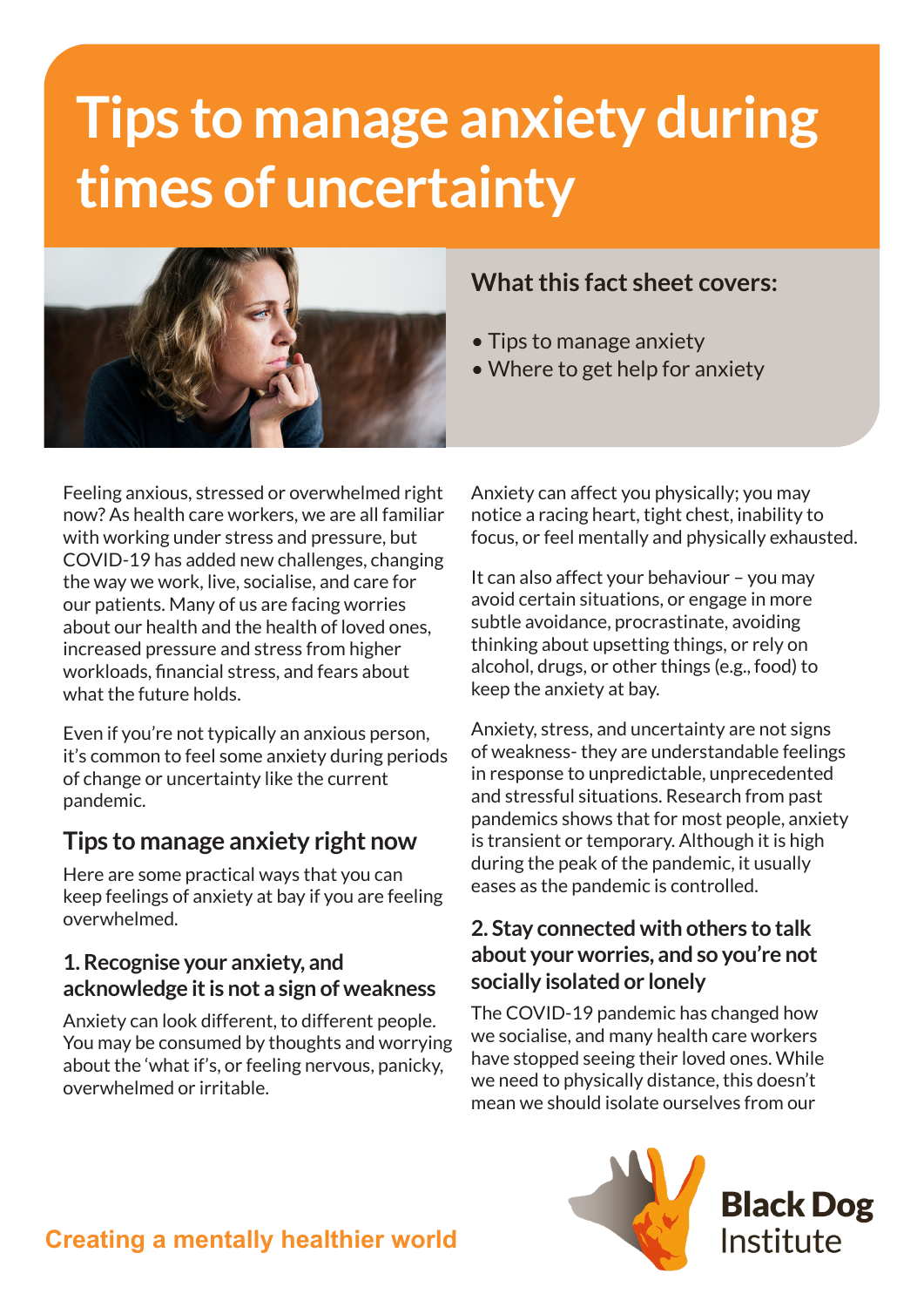social support systems. The extent to which we seek social support during times of stress is a powerful predictor of better mental health.

Even if you can't see loved ones in person at the moment, try to stay connected to supportive people in your life so that you feel less isolated and lonely, and so that you have someone to talk to about your worries. You might need to try new ways of connecting that you don't usually use – an online video platform like Zoom, a text, phone call, letter, or WhatsApp chat – even a brief chat for 5 minutes can help.

#### **3. Stay focused on the here and now - and take each day step by step**

When we're faced with uncertainty, our minds frequently respond by 'thinking ahead' and thinking of the bad things that may happen, so that we can plan for and prevent future catastrophes. As health care workers, we are trained to be alert to danger and threat in order to provide the best care for our patients. Sometimes thinking ahead too far in the future can be unhelpful, however, as it leads us to focus on potential possibilities that may or may not happen. Try to focus on the here and now- and take one day at a time.

## **4. Channel your anxiety into action**

When we feel overwhelmed and mentally drained, the problems we are facing can seem too much to handle. We can end up worrying about things outside of our control, and feel as though we don't have the capacity, skills or ability to cope. It helps to recognise when worrying is helpful, versus when it's not helpful, and remember that worrying is not the same as planning, or problem solving.

Some worries are about things outside of our control, like worrying about whether there will be a huge influx of sick patients after the restrictions ease, worrying about how colleagues are coping overseas, a second 'peak' of the COVID-19 outbreak, or that your job or business will be severely affected after the pandemic passes.

However, some worries are about problems that are under our control, and we can do something about them. Ask yourself: Is this worry about a problem I can solve or change?

If the answer is Yes, think of what you can do to address them. By writing problems down, thinking through potential solutions, making a plan, and taking action can help problems feel a little more manageable.

#### **The steps of problem solving are:**

- 1. Identify the problem & define it (be specific, and focus on one at a time)
- 2. Brainstorm solutions
- 3. Weigh up the pros and cons of each solution
- 4. Decide which solution is likely to be most helpful
- 5. Make a plan, and put it into action
- 6. Reflect, review, and decide on your next steps

For some people, this kind of problem solving is something they like to do alone. For other people, brainstorming their problem-solving process with a trusted friend, mentor or colleague generates more ideas and energy. You need to work out what works best for you.

## **5. Take some time out**

As health care workers, we're acutely aware of other people's suffering, and we can't help but feel sadness, guilt, and anxiety when we hear of bad things happening to other people. When we're faced with bad news every day, and around people who are also stressed, anxious and upset, it is almost impossible not to take on this suffering ourselves. Emotions can be contagious.

If you're finding this is happening, try spending a bit of time each taking time out away from the stressful energy, if you can, try and limit conversations that are all excessively focused on COVID-19, and change the topic to something else. Spend a little time each



**Black Dog** Institute

# **Creating a mentally healthier world**